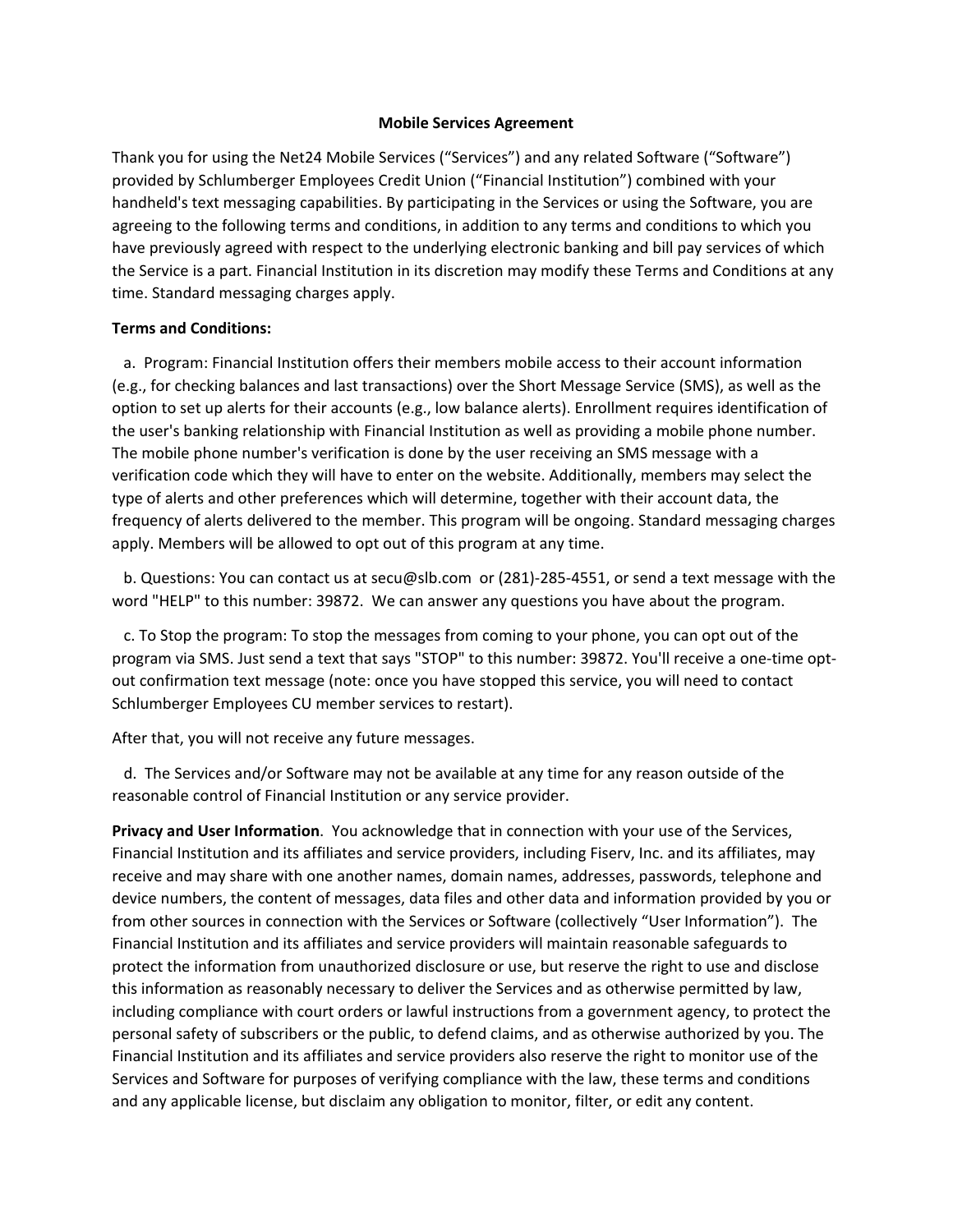**Restrictions on Use**. You agree not to use the Services and Software in or for any illegal, fraudulent, unauthorized or improper manner or purpose and will only be used in compliance with all applicable laws, rules and regulations, including all applicable state, federal, and international Internet, data, telecommunications, telemarketing, "spam," and import/export laws and regulations, including the U.S. Export Administration Regulations. Without limiting the foregoing, you agree you will not use the Services and Software in any way that would infringe or violate any third party's intellectual property rights or expose Financial Institution (in its sole discretion) and its affiliates providing the Services to any material harm. You agree that you will not attempt to: (i) access any Software or Services for which your use has not been authorized; or (ii) use or attempt to use a third party's account; or (iii) interfere in any manner the provision of the Services or Software, the security of the Services or Software, or other members of the Services or Software, or otherwise abuse the Services or Software.

## **Touch ID™ for Mobile Banking**.

Touch ID is an optional fingerprint sign‐in method for Schlumberger Employees CU Mobile Banking that is currently available for most Apple® devices that have a fingerprint scanner. To use Touch ID, you will need to save your fingerprint by going to "Settings > Touch ID & Passcode" on your Apple device to complete the setup (for more help with fingerprint scanning, contact Apple support at apple.com/support). Fingerprints are stored on your device only and Schlumberger Employees CU never sees or stores your fingerprint information. You acknowledge that by enabling Touch ID, you will allow anyone who has a fingerprint stored on your device access to your personal and payment account information within Schlumberger Employees CU Mobile Banking. Schlumberger Employees CU reserves the right to suspend or disable this feature at any time. Touch ID can only be associated with one Mobile Banking username at a time on a device. If your device doesn't recognize your fingerprint, you can sign in using your password. To use Touch ID for Mobile Banking on multiple devices, you will need to set it up for each device. You can enable or disable Touch ID anytime from the Services menu within Schlumberger Employees CU Mobile Banking.

Apple and Touch ID are trademarks of Apple Inc. Currently, fingerprint sign-in for Schlumberger Employees CU Mobile Banking is only available on compatible iOS devices. More advanced devices may offer facial recognition for secure login for which the above also applies.

## **Fingerprint Login for Mobile Banking**

Fingerprint Login is an optional fingerprint sign‐in method for Schlumberger Employees CU Mobile Banking that is available for certain Android® mobile devices that have a built-in fingerprint scanner. To use Fingerprint Login, you will need to first save your fingerprint on your mobile device (for more help with fingerprint scanning, contact the manufacturer that supports your mobile device). Fingerprints are stored on your device only and Schlumberger Employees CU never sees or stores your fingerprint information. You acknowledge that by enabling Fingerprint Login, you will allow anyone who has a fingerprint stored on your device access to your personal and payment account information within Schlumberger Employees CU Mobile Banking. Schlumberger Employees CU reserves the right to suspend or disable this feature at any time. Fingerprint Login can only be associated with one Mobile Banking username at a time on a device. If your device does not recognize your fingerprint, you can sign in using your standard login credentials (e.g. password). To use Fingerprint Login for Mobile Banking on multiple devices, you will need to set it up for each device. You can enable or disable Fingerprint Login anytime within Schlumberger Employees CU Mobile Banking. Android is a trademark of Google Inc.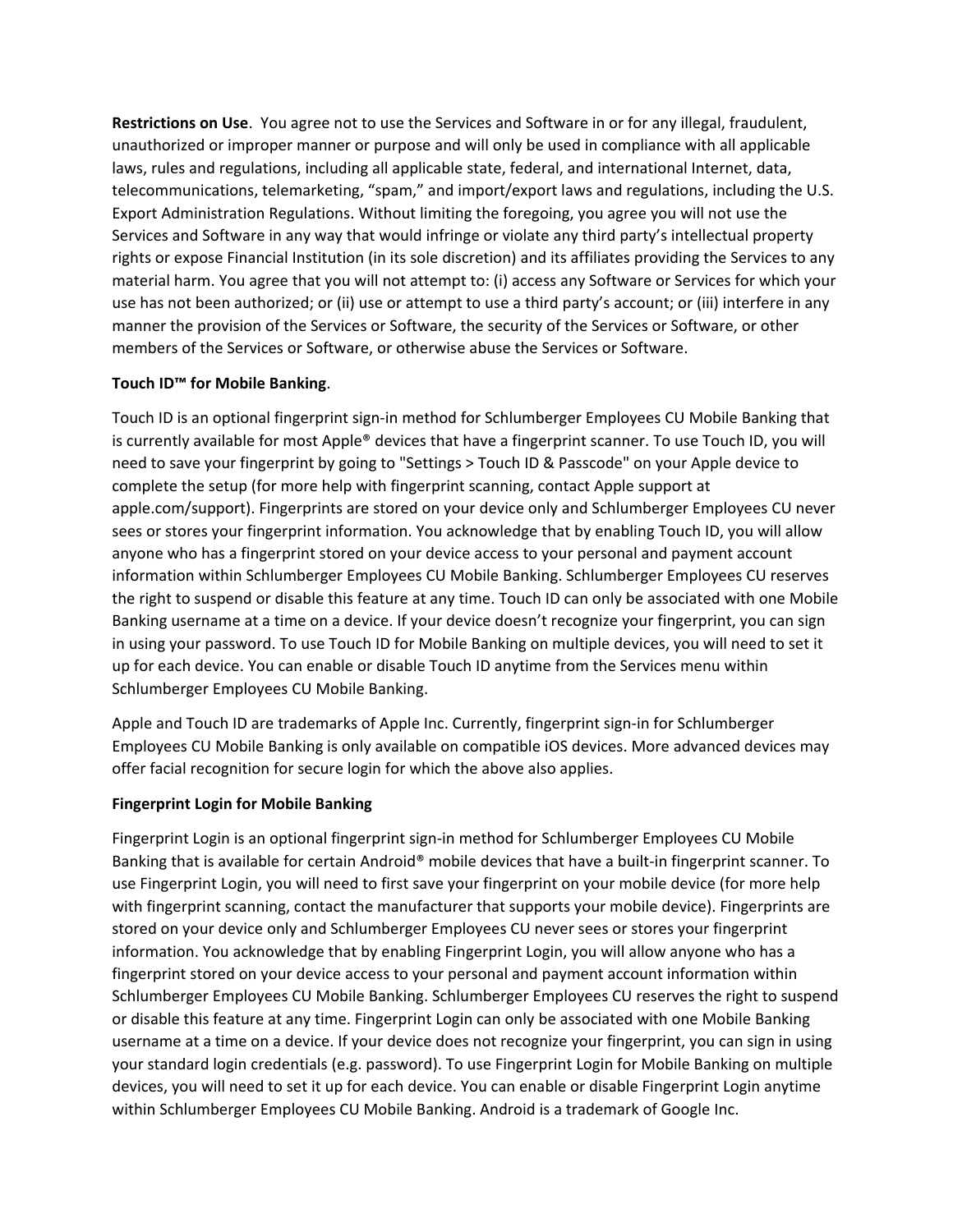# **Card Controls Additional Terms** (CardValet App ‐ integration coming soon).

The following supplemental Terms of Use ("Supplement") applies to the card controls feature ("Card Controls") within the Mobile Banking mobile application ("Mobile Banking App"), notwithstanding anything in the Agreement to the contrary. The Supplement only applies to Card Controls. If Card Controls are not available to you, then this Supplement does not apply. To the extent there is any conflict between the terms of the Agreement and this Supplement with respect to Card Controls, then the terms in this Supplement shall apply.

1. The Card Controls feature is only available for VISA cards issued by Schlumberger Employees CU that you register within the Mobile Banking App.

2. The Card Controls alerts and controls you set through use of the Mobile Banking App may continue to apply, even if you delete the Mobile Banking App or remove it from your mobile device. Please contact Schlumberger Employees CU to discontinue the alerts and controls.

3. Certain Card Control functionality within the Mobile Banking App may not be available for all transactions. Controls and alerts based on the location of the mobile device where the Mobile Banking App is installed or the location of the merchant where the card is being attempted for use may not apply appropriately to card‐not‐present transactions or transactions where the actual location of the merchant differs from the merchant's registered address.

4. Card Controls may enable access to Schlumberger Employees CU and third parties' services and web sites, including GPS locator websites, such as Google's. Use of such services may require Internet access and that you accept additional terms and conditions applicable thereto.

5. To the extent this Mobile Banking App allows you to access third party services, Schlumberger Employees CU, and those third parties, as applicable, reserve the right to change, suspend, remove, or disable access to any of those services at any time without notice. In no event will we be liable for the removal of or disabling of access to any such services. We may also impose limits on the use of or access to certain services, in any case and without notice or liability.

6. THE MOBILE BANKING APP, THE SERVICES AND RELATED DOCUMENTATION ARE PROVIDED "AS IS" WITHOUT WARRANTY OF ANY KIND, EITHER EXPRESSED OR IMPLIED, INCLUDING, BUT NOT LIMITED TO, THE IMPLIED WARRANTIES OF TITLE, MERCHANTABILITY, FITNESS FOR A PARTICULAR PURPOSE, AND NON‐ INFRINGEMENT. IN PARTICULAR, WE DO NOT GUARANTEE CONTINUOUS, UNINTERRUPTED OR SECURE ACCESS TO ANY PART OF OUR SERVICE, AND OPERATION OF THE MOBILE BANKING APP OR THE SERVICES MAY BE INTERFERED WITH BY NUMEROUS FACTORS OUTSIDE OF OUR CONTROL. SOME STATES DO NOT ALLOW THE DISCLAIMER OF CERTAIN IMPLIED WARRANTIES, SO THE FOREGOING DISCLAIMERS MAY NOT APPLY TO YOU TO THE EXTENT THEY ARE PROHIBITED BY STATE LAW.

7. Limitation of Liability. YOU ACKNOWLEDGE AND AGREE THAT FROM TIME TO TIME, THE MOBILE BANKING APP AND THE SERVICES MAY BE DELAYED, INTERRUPTED OR DISRUPTED FOR AN INDETERMINATE AMOUNT OF TIME DUE TO CIRCUMSTANCES BEYOND OUR REASONABLE CONTROL, INCLUDING BUT NOT LIMITED TO ANY INTERRUPTION, DISRUPTION OR FAILURE IN THE PROVISION OF THE SERVICES, WHETHER CAUSED BY STRIKES, POWER FAILURES, EQUIPMENT MALFUNCTIONS, INTERNET DISRUPTION OR OTHER REASONS. IN NO EVENT SHALL WE OR OUR AFFILIATES OR LICENSORS OR CONTRACTORS OR THE EMPLOYEES OR CONTRACTORS OF ANY OF THESE, BE LIABLE FOR ANY CLAIM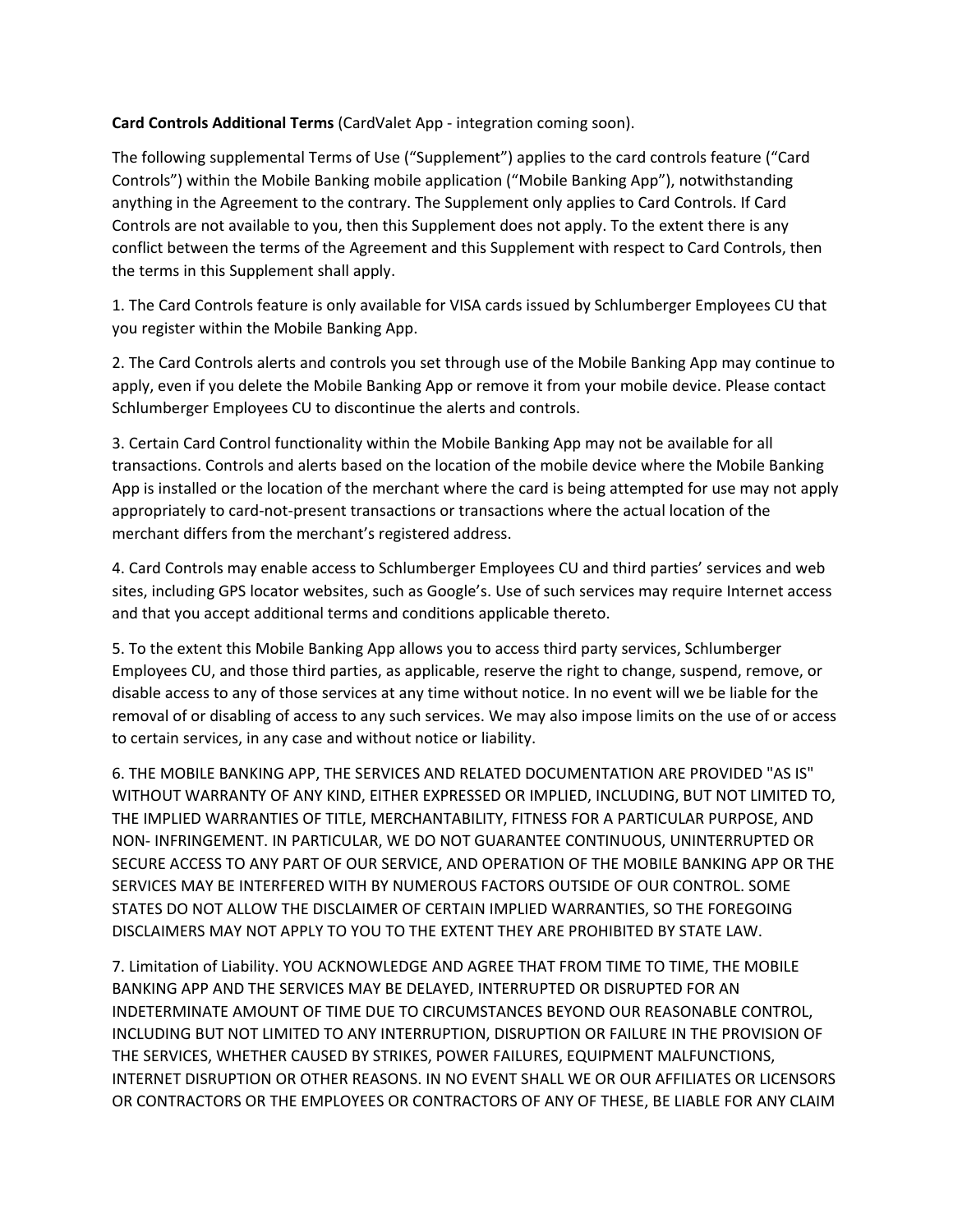ARISING FROM OR RELATED TO THE SERVICES THAT IS CAUSED BY OR ARISES OUT OF ANY SUCH DELAY, INTERRUPTION, DISRUPTION OR SIMILAR FAILURE. IN NO EVENT SHALL WE OR OUR AFFILIATES OR LICENSORS OR CONTRACTORS OR THE EMPLOYEES OR CONTRACTORS OF ANY OF THESE, BE LIABLE FOR ANY INDIRECT, SPECIAL, INCIDENTAL, CONSEQUENTIAL, PUNITIVE OR EXEMPLARY DAMAGES, OR LOSS OF GOODWILL OR LOST PROFITS (EVEN IF ADVISED OF THE POSSIBILITY THEREOF) ARISING IN ANY WAY OUT OF THE INSTALLATION, USE, OR MAINTENANCE OF THE MOBILE BANKING APP, OR THE SERVICES, OR THE WEBSITES THROUGH WHICH THE MOBILE BANKING APP OR THE SERVICE OFFERED, EVEN IF SUCH DAMAGES WERE REASONABLY FORESEEABLE AND NOTICE WAS GIVEN REGARDING THEM. IN NO EVENT SHALL WE OR OUR AFFILIATES OR LICENSORS OR CONTRACTORS OR THE EMPLOYEES OR CONTRACTORS OF ANY OF THESE BE LIABLE FOR ANY CLAIM, ARISING FROM OR RELATED TO THE MOBILE BANKING APP, THE SERVICES OR THE WEBSITE THROUGH WHICH THE APP OR THE SERVICES IS OFFERED, THAT YOU DO NOT STATE IN WRITING IN A COMPLAINT FILED IN A COURT OR ARBITRATION PROCEEDING WITHIN TWO (2) YEARS OF THE DATE THAT THE EVENT GIVING RISE TO THE CLAIM OCCURRED. THESE LIMITATIONS WILL APPLY TO ALL CAUSES OF ACTION, WHETHER ARISING FROM BREACH OF CONTRACT, TORT (INCLUDING NEGLIGENCE) OR ANY OTHER LEGAL THEORY. OUR AGGREGATE LIABILITY, AND THE AGGREGATE LIABILITY OF OUR AFFILIATES AND LICENSORS AND CONTRACTORS AND THE EMPLOYEES AND CONTRACTORS OF EACH OF THESE, TO YOU AND ANY THIRD PARTY FOR ANY AND ALL CLAIMS OR OBLIGATIONS RELATING TO THIS AGREEMENT SHALL BE LIMITED TO DIRECT OUT OF POCKET DAMAGES UP TO A MAXIMUM OF \$500 (FIVE HUNDRED DOLLARS). SOME STATES DO NOT ALLOW THE EXCLUSION OR LIMITATION OF INCIDENTAL OR CONSEQUENTIAL DAMAGES SO THE ABOVE LIMITATION OR EXCLUSION MAY NOT APPLY TO YOU.

8. Unless our account agreement with you states otherwise, this Agreement shall be governed by and construed in accordance with the laws of the State in which you reside, without regard to its conflicts of laws provisions. To the extent that the terms of this Agreement conflict with applicable state or federal law, such state or federal law shall replace such conflicting terms only to the extent required by law. Unless expressly stated otherwise, all other terms of this Agreement shall remain in full force and effect.

## **Schlumberger Employees CU Alerts Terms and Conditions**

The following Alerts terms and conditions ("Alerts Terms of Use") only apply to the Alerts feature (as defined below). If Alerts are not available to you, then this Alerts Terms of Use does not apply. To the extent there is any conflict between the terms of the Agreement and this Alerts Terms of Use with respect to Alerts, then the terms in this Alerts Terms of Use shall apply.

**Alerts**. Your enrollment in Schlumberger Employees CU Online Banking and/or Mobile Banking (the "Service") includes enrollment to receive transaction alerts and notifications ("Alerts"). Alerts are electronic notices from us that contain transactional information about your Schlumberger Employees CU account(s).

Alerts are provided within the following categories:

Mandatory Alerts provide you with important account notifications, such as information about changes to your Online Banking password, PIN, or login information. You do not have the option to suppress these Mandatory Alerts.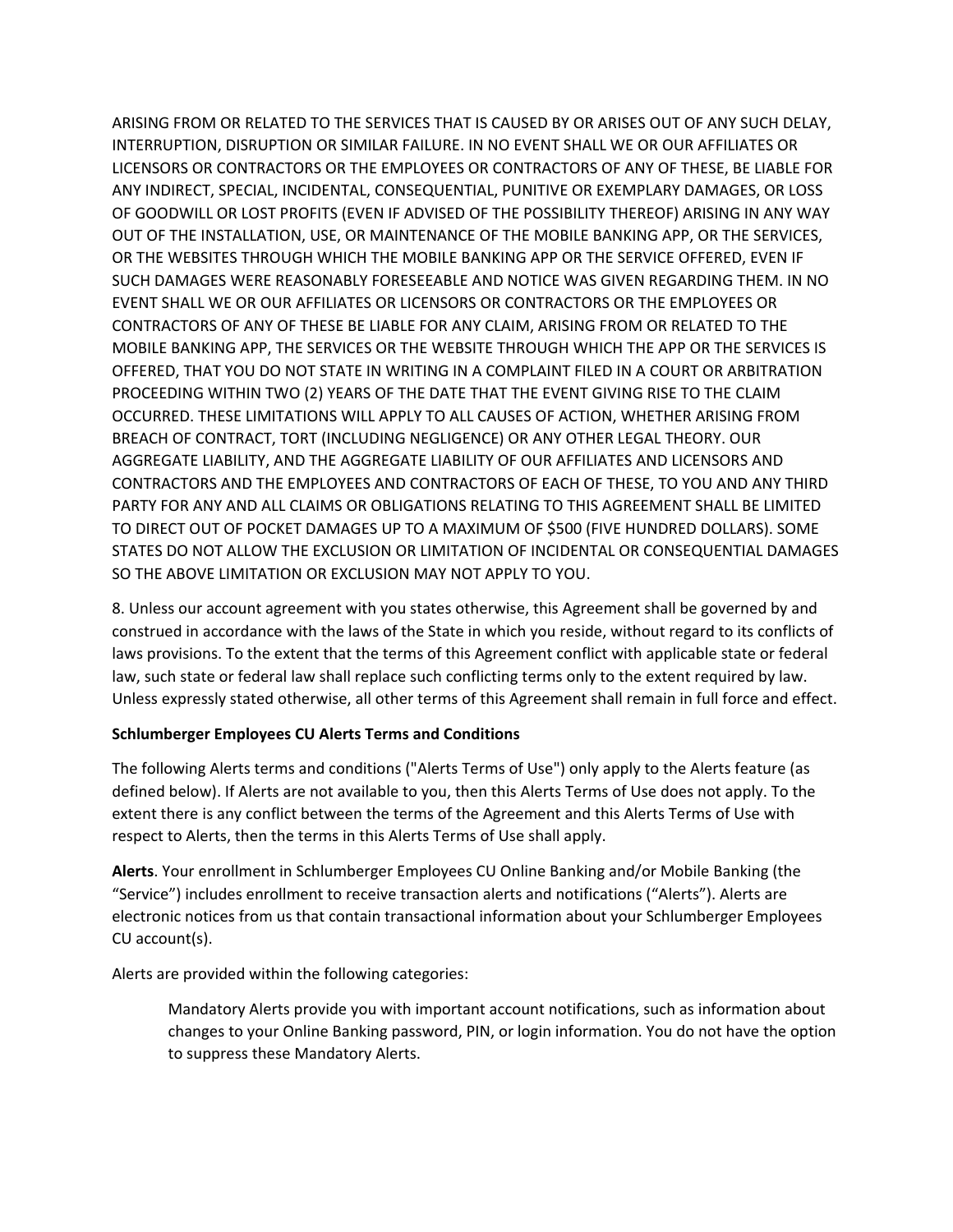Account Alerts provide you with notification of important account activities or when certain changes are made to your Service accounts. These Alerts are automatically activated for you. Although you may suppress these Account Alerts, we strongly recommend that you do not do so because they provide important information related to your Service accounts.

Additional Alerts must be activated by you to be enabled. These Additional Alerts can be accessed from the More menu within Schlumberger Employees CU Mobile Banking.

Account Alerts and Additional Alerts must be managed and/or added online through the Service. You cannot maintain all Alerts through your mobile device. We may add new Alerts from time to time, or cancel old Alerts. We usually notify you when we cancel Alerts, but are not obligated to do so. Schlumberger Employees CU reserves the right to terminate its Alerts service at any time without prior notice to you.

**Methods of Delivery**. We may provide Alerts through one or more channels ("EndPoints"): (a) a mobile device, by text message; (b) a mobile device, by push notification; (c) an email account, by an e‐mail message; or (d) your Schlumberger Employees CU Online Banking message in‐box, by an e‐mail message. You agree to receive Alerts through these EndPoints, and it is your responsibility to determine that each of the service providers for the EndPoints described in (a) through (c) above supports the email, push notification, and text message Alerts provided through the Alerts service. Please be advised that text or data charges or rates may be imposed by your EndPoint service provider. Alert frequency varies by account and preferences. You agree to provide us a valid mobile phone number or email address so that we may send you Alerts. If your email address or your mobile device's number changes, you are responsible for informing us of that change. Your Alerts will be updated to reflect the changes that you communicate to us with regard to your primary and secondary email addresses or mobile device number.

**Alerts via Text Message**. To stop Alerts via text message, text "STOP" to 87431 at any time. Alerts sent to your primary email address will be unaffected by this action. To restore Alerts on your mobile phone, just visit the Alerts tab in Schlumberger Employees CU Online Banking and click the box next to your mobile number for the Alerts you'd like to receive again. For help with SMS text alerts, text "HELP" to 87431. In case of questions please contact customer service at 281-285-4551. Our participating carriers include (but are not limited to) AT&T, SprintPCS, T‐Mobile®, U.S. Cellular®, Verizon Wireless, MetroPCS.

**Limitations**. Schlumberger Employees CU provides Alerts as a convenience to you for information purposes only. An Alert does not constitute a bank record for the deposit or credit account to which it pertains. We strive to provide Alerts in a timely manner with accurate information. However, you acknowledge and agree that your receipt of any Alerts may be delayed or prevented by factor(s) affecting your mobile phone service provider, internet service provider(s) and other factors outside Schlumberger Employees CU's control. We neither guarantee the delivery nor the accuracy of the contents of each Alert. You agree to not hold Schlumberger Employees CU, its directors, officers, employees, agents and service providers liable for losses or damages, including attorneys' fees, that may arise, directly or indirectly, in whole or in part, from (a) a non-delivery, delayed delivery, or the misdirected delivery of an Alert; (b) inaccurate or incomplete content in an Alert; or (c) your reliance on or use of the information provided in an Alert for any purpose.